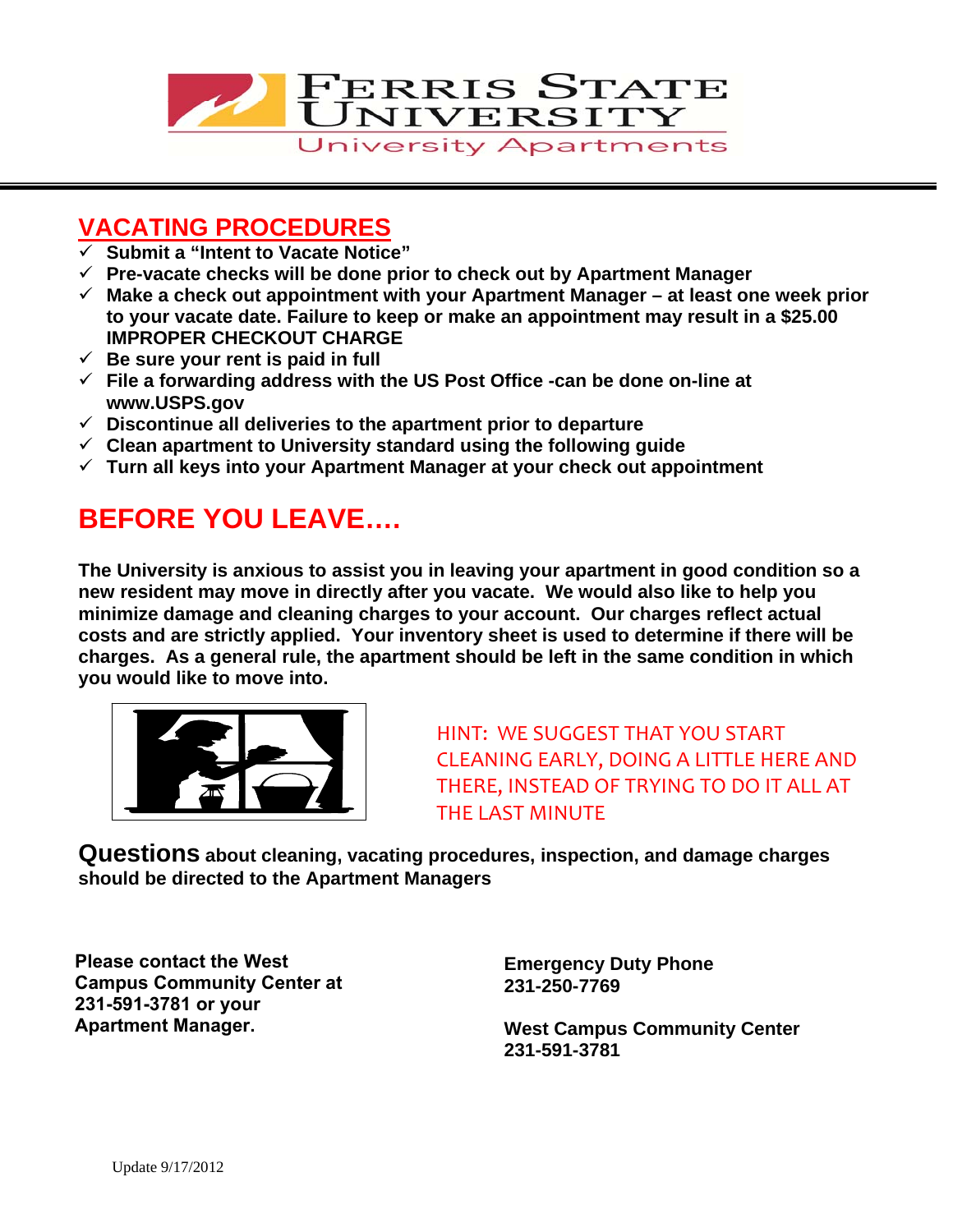## **The Little Things That Make A Difference………**

**This is a list of items that are frequently missed during cleaning and result in charges……**

- **Cleaning product residue left on surfaces causing smeared film**
- **Door edges & knobs left dirty**
- **Refrigerator door seals & tray not cleaned**
- **Blinds left dusty**
- **Soap scum left on bathtub & tile**
- **Not sweeping & mopping behind refrigerator & stove**
- **Not wiping out cabinets**
- **Not wiping down the washer & dryer**
- **Not sweeping & mopping landing**
- **Not vacuuming out closets**
- **Not wiping down window sills**



### **Cleaning Your Apartment….. \*Special Note: Safety First!**

- **1.** Always read cleaning chemical directions and warnings
- **2.** Never **mix** chemicals, especially bleach and ammonia

**BATHROOM TUB & TILE** fill your tub with hot water. Dump a bunch of scouring powder into the water and use a scratch pad or brush to scrub the tub and walls. Follow these directions for the sink. Use glass cleaner to shine spigots **– (We were told that The Works for the bathroom works great and the Mr. Clean Eraser works on the tub)** 

**BATHROOM COMMODE/TOILET** use a toilet cleaning solution or scouring powder and a toilet brush to scrub inside and out, include toilet seat. Typically missed areas are by the bolts on the seat and the bolts that hold your toilet to the floor. If it's not white, it's not clean.

**BATHROOM MEDICINE CABINET** top, shelves, & mirror should be wiped with glass cleaner.

**BLINDS** pull blinds down and turn the handle until the blinds are closed. Use a soft cloth to gently dust. Blinds by the stove should be sprayed with a degreaser and wiped clean. Be careful not to bend them.

**CLOSET/PANTRY** shelves should be dusted & boot marks on walls should be removed. Don't forget to vacuum, sweep, or mop.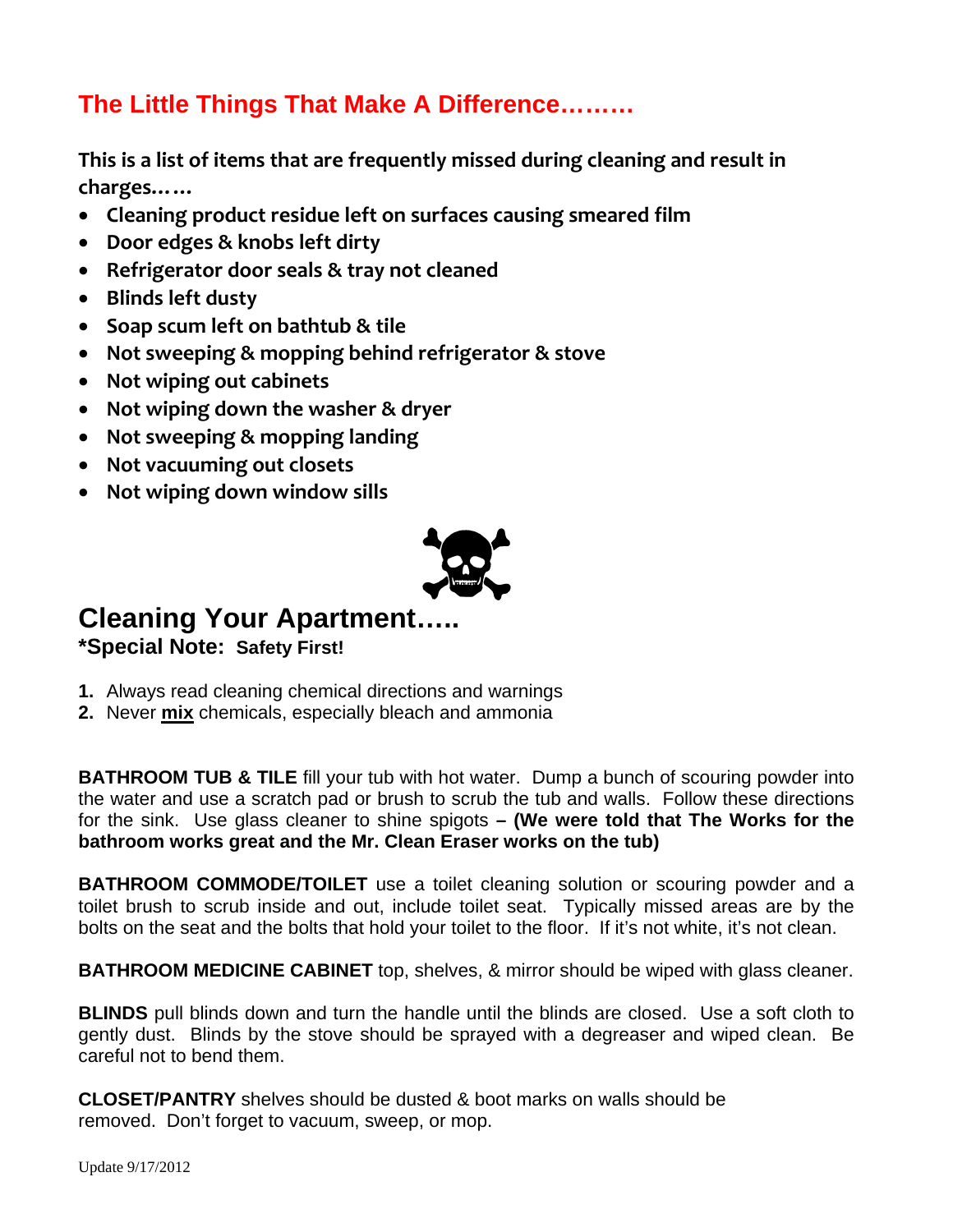**CARPET** should be vacuumed & steam cleaned. Pay close attention to spots, you may have to pre-treat stains.

**DISHWASHER** wipe down inside and outside with soapy water. Don't forget to clean the rubber around the door. Wipe with dry cloth to prevent streaking (or use windex and paper towel).

**DOORS** should be washed, wiped clean & left without smears or streaks, especially near knobs, edges, and along the bottom.

**FLOORS (TILE/VINYL)**:The floors must be swept, scrubbed (if necessary) and mopped. Pay particular attention to the areas around the stove and close to the baseboards. It is a good idea to finish the floor early, then all that will need to be done upon checkout is a quick mop job. This also applies to the bathroom floor.

**LIGHT FIXTURES** should be cleaned inside & out.

**KITCHEN CABINETS /COUNTERTOP** The cabinets and drawers must be entirely empty and clean. A clean wet sponge works well, just make sure you rinse the sponge frequently. The easiest way to clean the drawers is to take them out, turn them upside down over the basket and gently tap the bottom and wipe out with a sponge. The outside of the cupboards must have all grease removed, **and a good wood soap (Murphy's Oil Soap) works best.** Follow same directions for bathroom sink/vanity.

**KITCHEN FAN/HOOD COVER** use a good degreaser and soft clothe. DO NOT USE OVEN CLEANER ON FAN HOOD or a scratchy pad.

**KITCHEN STOVE** is one of the most common items people are charged for. If you follow this procedure, you should have no problems. First, remove the burner plates and soak them in hot soapy water. Then lift the top of the stove and clean the actual burners with a scratch pad and scouring powder. Make sure to lift the stove top and clean underneath. To clean the oven, remove the oven racks and soak them in hot soapy water. Put old newspaper on the floor around the stove (oven cleaner can discolor your floor). Using a cold oven spray (the type that foams up – most oven cleaners today are non-toxic and odorless) coat the entire inside of the oven. Follow instructions on the can. You can clean your broiler pan the same way. Just be sure that you rinse thoroughly or you will have a film left in your oven. Degreaser and green scrubby works good for the outside of the stove.

**OUTLETS/LIGHT SWITCHES** wipe down with a damp cloth. Also wipe down the thermostat.

**REFRIGERATOR** should be cleaned in and out. Fill your tub with hot soapy water. Take all of your shelves and drawers and put them in the tub to soak. Use a mild soap and water or baking soda and water to clean the side and outside. Wash and dry the shelves and drawers and put back in place. Don't forget to take the bottom tray out & clean underneath. Pull out from wall to clean behind. Wipe outside with a dry cloth to prevent streaking.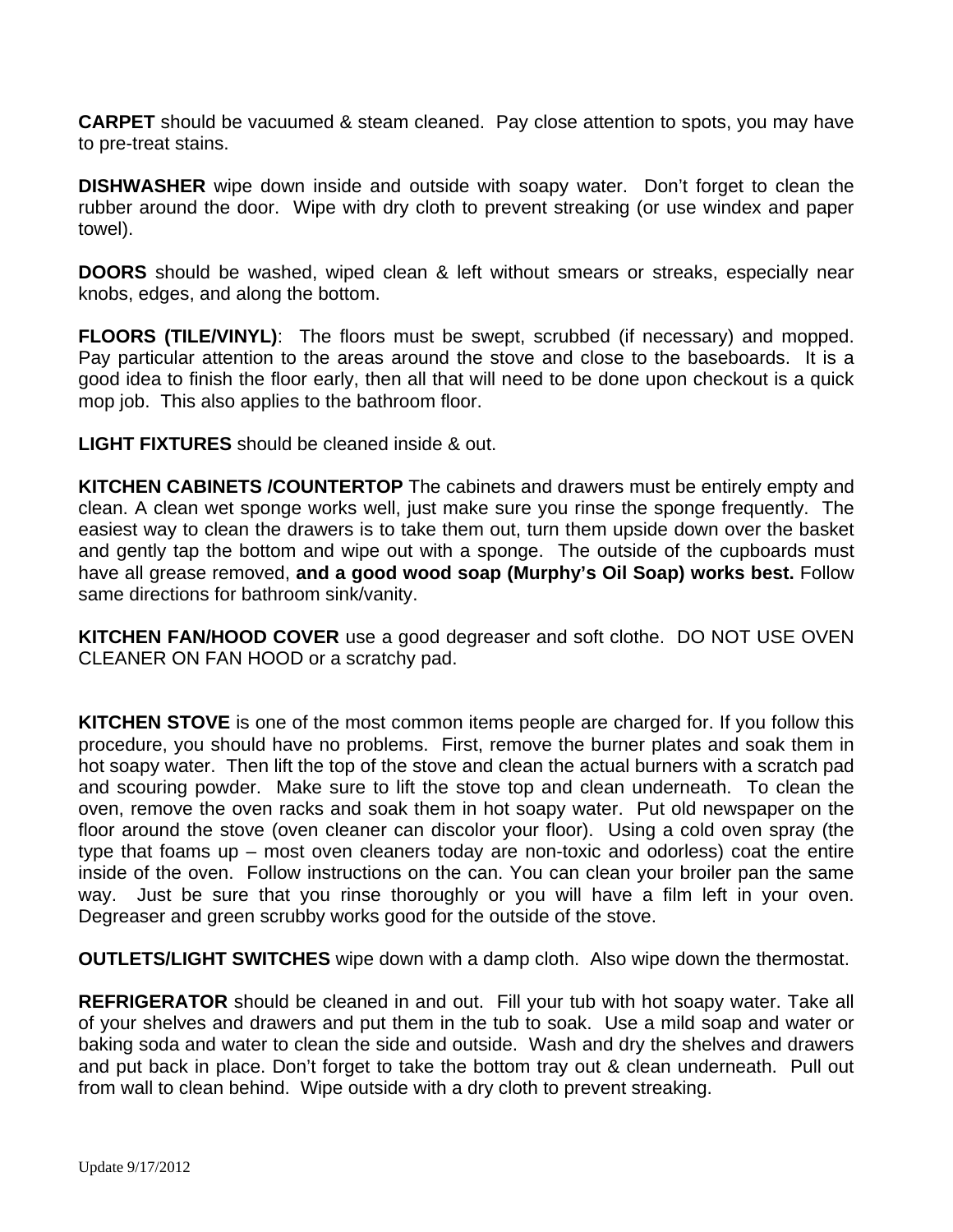**VENTS** brush off any dust then wipe down with a damp cloth. If they are really bad you may need to take it off the wall and soak it. The vent at the top of the stairway in the Townhouses can be reached with a broom.

Floor vents should be pulled out and the vacuumed, this area collects a lot of toys and food.

**WALLS** use a **white** Mr. Clean Eraser. **Do not use a green scrubby**. Rinse with clean water and wipe with soft cloth. In the kitchen area you may need to use a degreaser and little more pressure, especially around the stove. Don't forget the baseboards. **DO NOT SPACKLE HOLES – THIS COULD CAUSE MORE DAMAGE TO THE WALLS AND CHARGES MAYBE APPLIED.** 

**WASHER/DRYER** Wipe down inside and out. Clean out the lint filter.

**WINDOWS/SILLS** clean the inside/outside of the windows and wipe down the sills with a cloth and hot soapy water. You may have to let the soapy water sit for a while to loosen up the dirt.

#### **OTHER AREAS**

**BASEMENTS** in the townhouses should be clear of all personal belongings and garbage. Sweep the floor, mop if necessary, basement steps sweep and wipe down.

**PATIO** should be free from personal belongings and garbage, swept clean and spills cleaned up.

**STAIRWELLS** the area outside your apartment should be free from personal belongings and garbage, swept and mopped.

#### **SUGGESTED CLEANING SUPPLIES**

**-OVEN CLEANER -MURPHY'S OIL SOAP (for cupboards) -RAGS -SCOURING POWDER -BROOM/DUST PAN -MOP -GREEN SCRUBBY/MR. CLEAN ERASER -TOILET CLEANER/BRUSH -VACUUM -RAZOR BLADES -RUBBER GLOVES -GLASS CLEANER -PAPER TOWELS**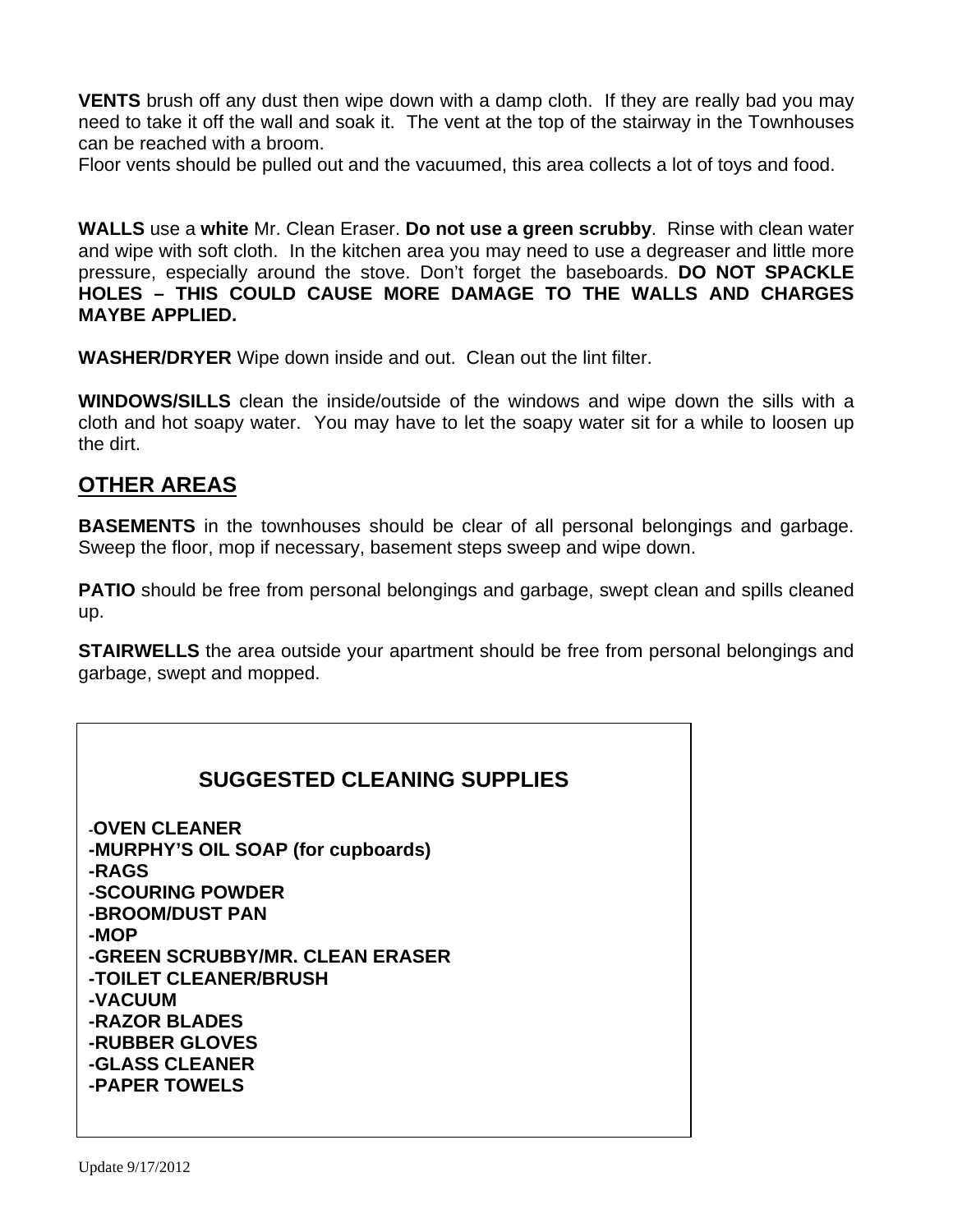# **University Apartment Cleaning Check List**

## **Living Room**

| Door-Edges            | Walls                 |
|-----------------------|-----------------------|
| Door-Knob             | <b>Outlet Covers</b>  |
| <b>Blinds</b>         | Ceiling               |
| <b>Window Screens</b> | <b>Light Fixtures</b> |
| <b>Windows Glass</b>  |                       |
| <b>Window Frames</b>  |                       |
| Window Sill           |                       |
| Floor/Floor Vents     |                       |
| Baseboards/vents      |                       |

#### **Kitchen**

| <b>Blinds</b>          | <b>Stove Knobs</b>            |
|------------------------|-------------------------------|
| <b>Window Screen</b>   | Stove-Broiler                 |
| <b>Window Glass</b>    | <b>Stove-Sides</b>            |
| <b>Window Frame</b>    | <b>Exhaust Fan Over Stove</b> |
| <b>Window Sill</b>     | <b>Light Over Stove</b>       |
| Walls                  | Refrigerator-Inside           |
| Ceiling/Light Fixtures | Refrigerator-Top              |
| Floor/Floor Vents      | Refrigerator-Sides/BEHIND     |
| Baseboard              | Refrigerator-Door/Seal        |
| Light Switch           | <b>Cabinets-Door</b>          |
| Sink                   | <b>Cabinets-Shelves</b>       |
| <b>Counter Tops</b>    | Cabinets-Drawer               |
| Stove - Burners        | Pantry-Shelves                |
| Stove-Oven             | Pantry-Door                   |
| <b>Stove-Racks</b>     | Dishwasher-Inside             |
| Stove-Broiler          | Dishwasher-Outside            |

### **Bedroom(s)**

| Blinds/Shades        | Baseboards/vents     |
|----------------------|----------------------|
| <b>Window Screen</b> | Closet-Shelf         |
| <b>Window Glass</b>  | Closet-Walls         |
| <b>Window Sills</b>  | Closet-Door          |
| Walls                | Door-Sides           |
| Ceiling              | Door-Knob            |
| Floor (Carpet)/Floor | <b>Outlet Covers</b> |
| Vents                |                      |